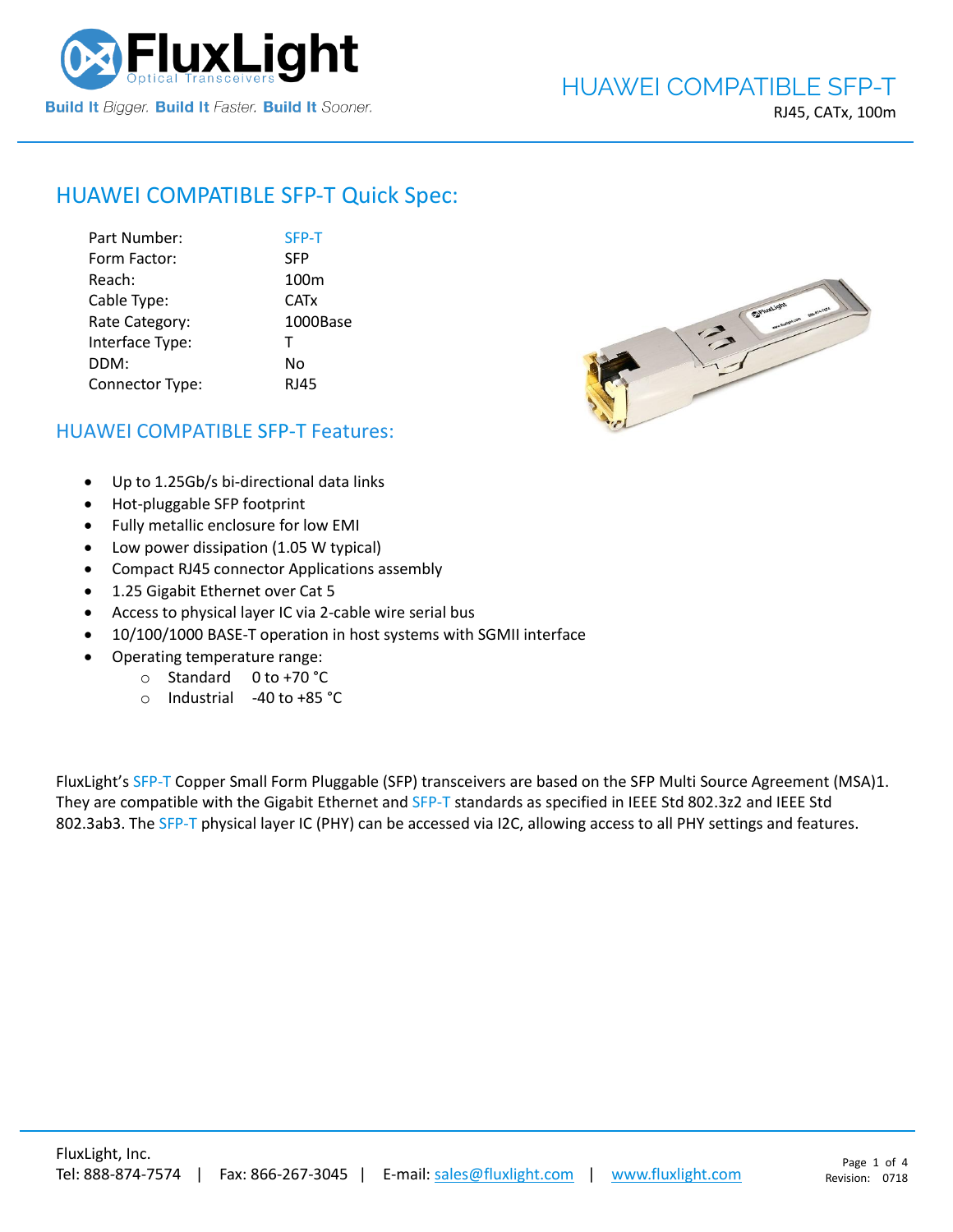

## I. SFP to Host Connector Pin Out

| Pin | Symbol        | Name/Description                                  | <b>Note</b>  |
|-----|---------------|---------------------------------------------------|--------------|
| 1   | <b>VEET</b>   | Transmitter ground (common with receiver ground)  | 1            |
| 2   | <b>TFAULT</b> | Transmitter Fault Not supported                   |              |
| 3   | <b>TDIS</b>   | Transmitter Disable. PHY disabled on high or open | 2            |
| 4   | MOD_DEF(2)    | Module Definition 2. Data line for serial ID      | 3            |
| 5   | MOD_DEF(1)    | Module Definition 1. Clock line for serial ID     | 3            |
| 6   | MOD DEF(0)    | Module Definition 0. Grounded within the module   | 3            |
| 7   | Rate Select   | No connection required                            |              |
| 8   | <b>LOS</b>    | Loss of Signal indication. Not supported          |              |
| 9   | <b>VEER</b>   | Receiver ground (common with transmitter ground)  | 1            |
| 10  | <b>VEER</b>   | Receiver ground (common with transmitter ground)  |              |
| 11  | <b>VEER</b>   | Receiver ground (common with transmitter ground)  | 1            |
| 12  | RD-           | Receiver Inverted DATA out. AC coupled            |              |
| 13  | $RD+$         | Receiver Non-inverted DATA out. AC coupled        |              |
| 14  | <b>VEER</b>   | Receiver ground (common with transmitter ground)  | 1            |
| 15  | <b>VCCR</b>   | Receiver power supply                             |              |
| 16  | <b>VCCT</b>   | Transmitter power supply                          |              |
| 17  | <b>VEET</b>   | Transmitter ground (common with receiver ground)  | 1            |
| 18  | TD+           | Transmitter Non-Inverted DATA in. AC coupled      |              |
| 19  | TD-           | Transmitter Inverted DATA in. AC coupled          |              |
| 20  | <b>VEET</b>   | Transmitter ground (common with receiver ground)  | $\mathbf{1}$ |

Notes:

- 1) Circuit ground is connected to chassis ground
- 2) PHY disabled on TDIS > 2.0V or open, enabled on TDIS < 0.8V
- 3) Should be pulled up with 4.7k 10k Ohms on host board to a voltage between 2.0 V and 3.6 V. MOD\_DEF(0) pulls line low to indicate module is plugged in

### II. +3.3V Volt Electrical Power Interface

The 1000Base-T has an input voltage range of 3.3 V +/- 5%. The 4 V maximum voltage is not allowed for continuous operation.

| <b>Parameter</b>   | <b>Symbol</b> | <b>Min</b> | Typ | <b>Max</b> | <b>Units</b> | <b>Notes/Conditions</b>                                                                 |
|--------------------|---------------|------------|-----|------------|--------------|-----------------------------------------------------------------------------------------|
| Supply<br>Current  | Is            |            | 320 | 375        | mA           | 1.2W max power over full range of<br>voltage and temperature. See caution<br>note below |
| Input Voltage      | <b>Vcc</b>    | 3.13       | 3.3 | 3.47       |              | Referenced to GND                                                                       |
| Maximum<br>Voltage | Vmax          |            |     | 4          | ν            |                                                                                         |
| Surge Current      | Isurge        |            |     | 30         | mA           | Hot plug above steady state current. See<br>caution note below                          |

#### **+3.3 Volt Electrical Power Interface**

Caution: Power consumption and surge current are higher than the specified values in the SFP MSA.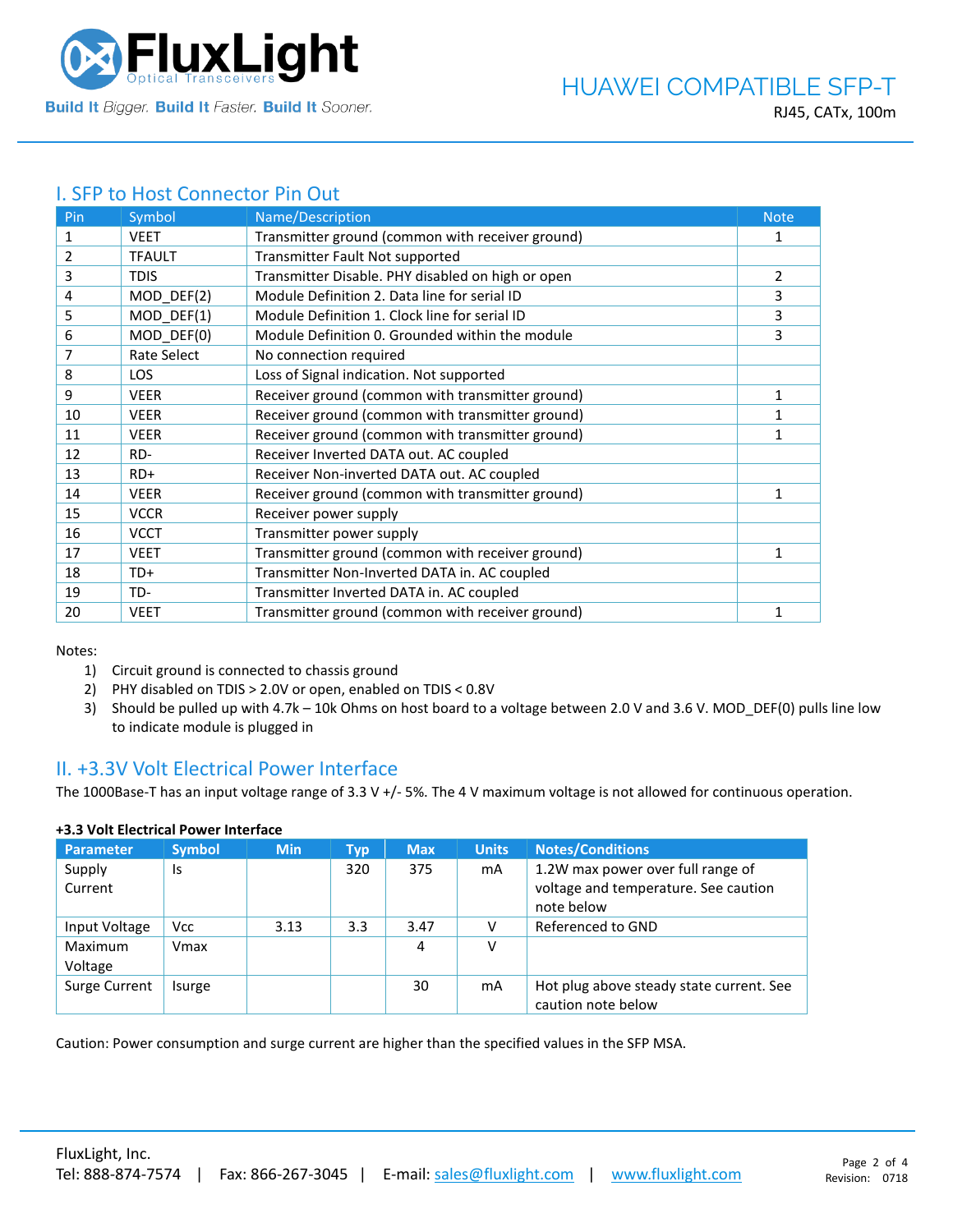

### III. Low-Speed Signals

MOD\_DEF(1) (SCL) and MOD\_DEF(2) (SDA), are open drain CMOS signals (see section VII, "Serial Communication Protocol"). Both MOD\_DEF(1) and MOD\_DEF(2) must be pulled up to host\_Vcc.

### **Low-Speed Signals, Electronic Characteristics**

| Parameter                        | Symbol     | Min            | <b>Max</b>       | <b>Units</b> | Notes/Conditions                                                          |
|----------------------------------|------------|----------------|------------------|--------------|---------------------------------------------------------------------------|
| SFP Output LOW                   | VOL        | 0              | 0.5              | v            | 4.7k to 10k pull-up to host_Vcc,<br>measured at host side of<br>connector |
| <b>SFP Output</b><br><b>HIGH</b> | <b>VOH</b> | host Vcc - 0.5 | host $Vec + 0.3$ | V            | 4.7k to 10k pull-up to host Vcc,<br>measured at host side of<br>connector |
| SFP Input LOW                    | VIL        | $\mathbf 0$    | 0.8              | V            | 4.7k to 10k pull-up to Vcc,<br>measured at SFP side of<br>connector       |
| <b>SFP Input HIGH</b>            | <b>VIH</b> | $\mathcal{P}$  | $Vcc + 0.3$      | V            | 4.7k to 10k pull-up to Vcc,<br>measured at SFP side of<br>connector       |

# IV. High-Speed Electrical Interface

All high-speed signals are AC-coupled internally.

#### **High-Speed Electrical Interface, Transmission Line-SFP**

| Parameter | <b>Symbol</b> | <b>Min</b> | Typ | <b>Max</b> | <b>Units</b> | <b>Notes/Conditions</b>            |
|-----------|---------------|------------|-----|------------|--------------|------------------------------------|
| Line      | fL            |            | 125 |            | MHz          | 5-level encoding, per IEEE 802.3ab |
| Frequency |               |            |     |            |              |                                    |
| Tx Output | Zout, TX      |            | 100 |            | Ohm          | Differential, for all frequencies  |
| Impedance |               |            |     |            |              | between 1MHz and 125MHz            |
| Rx Input  | Zin.RX        |            | 100 |            | Ohm          | Differential, for all frequencies  |
| Impedance |               |            |     |            |              | between 1MHz and 125MHz            |

#### **High-Speed Electrical Interface, Host-SFP**

| Parameter          | Symbol   | <b>Min</b> | Typ | <b>Max</b> | <b>Units</b> | <b>Notes/Conditions</b> |
|--------------------|----------|------------|-----|------------|--------------|-------------------------|
| Single ended data  | Vinsing  | 250        |     | 1200       | mV           | Single ended            |
| input swing        |          |            |     |            |              |                         |
| Single ended data  | Voutsing | 350        |     | 800        | mV           | Single ended            |
| output swing       |          |            |     |            |              |                         |
| Rise/Fall Time     | $Tr.$ Tf |            | 175 |            | psec         | 20%-80%                 |
| Tx Input Impedance | Zin      |            | 50  |            | Ohm          | Single ended            |
| Rx Output          | Zout     |            | 50  |            | Ohm          | Single ended            |
| Impedance          |          |            |     |            |              |                         |